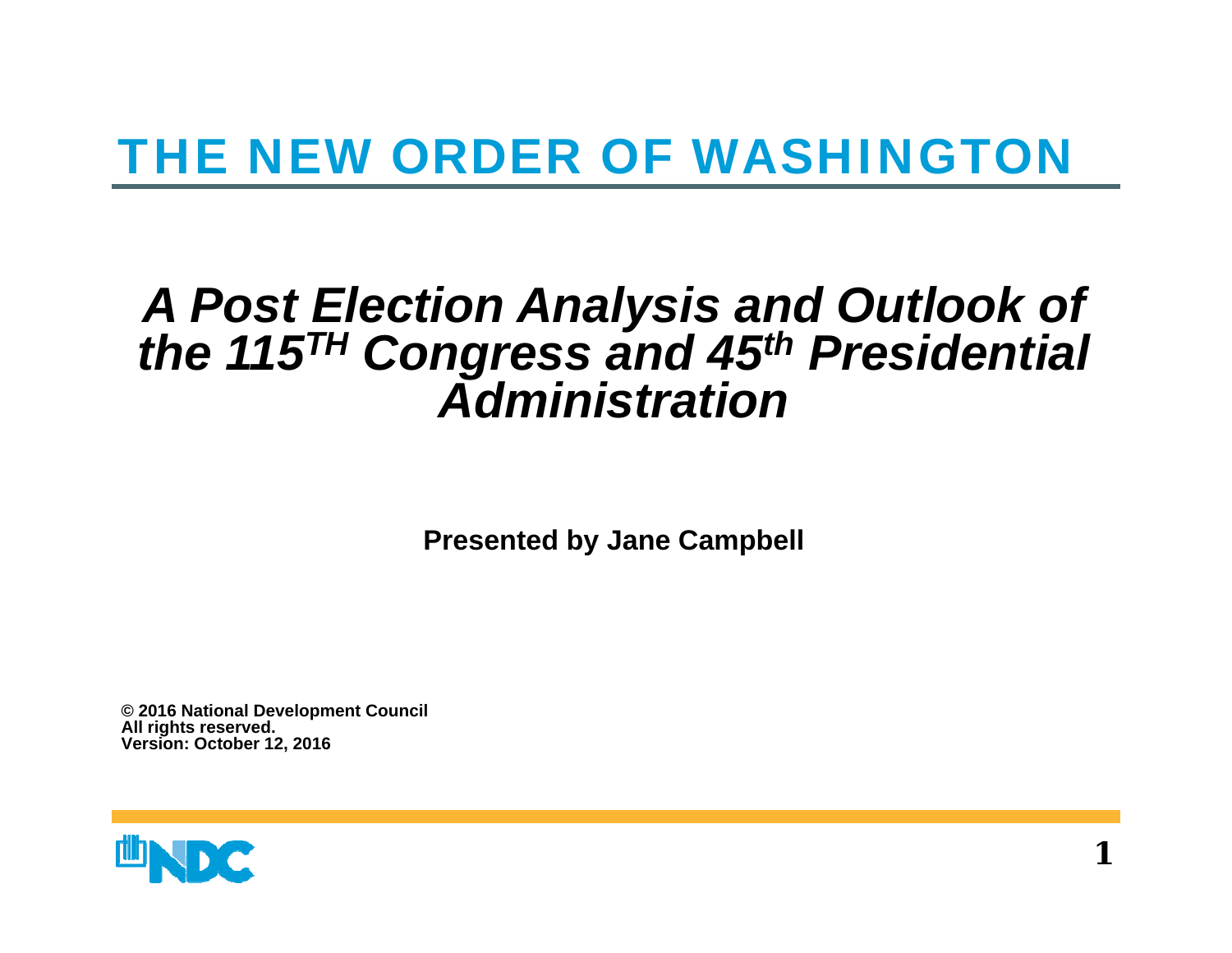### The Big RED elephant in the Room…



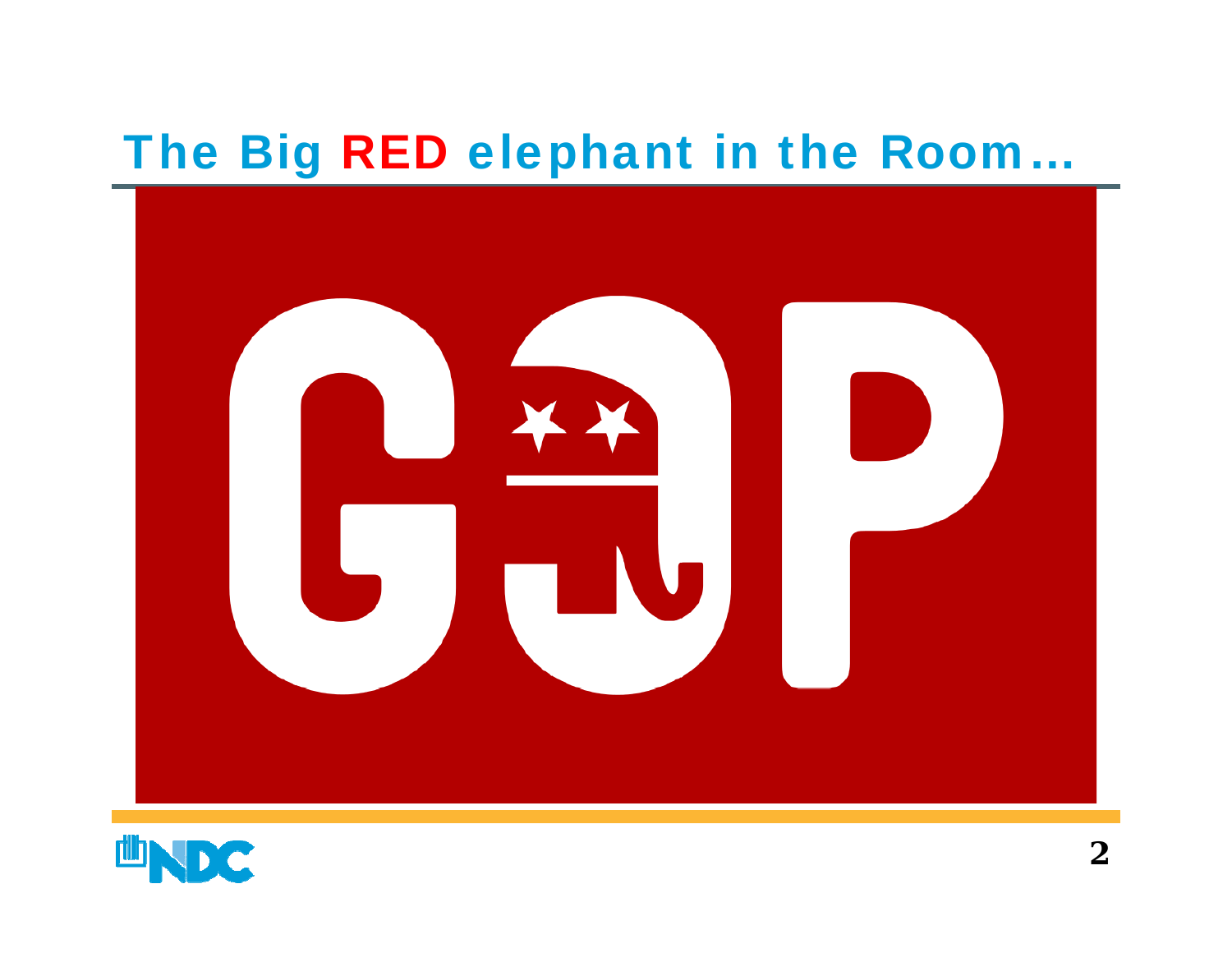## Washington in 2017



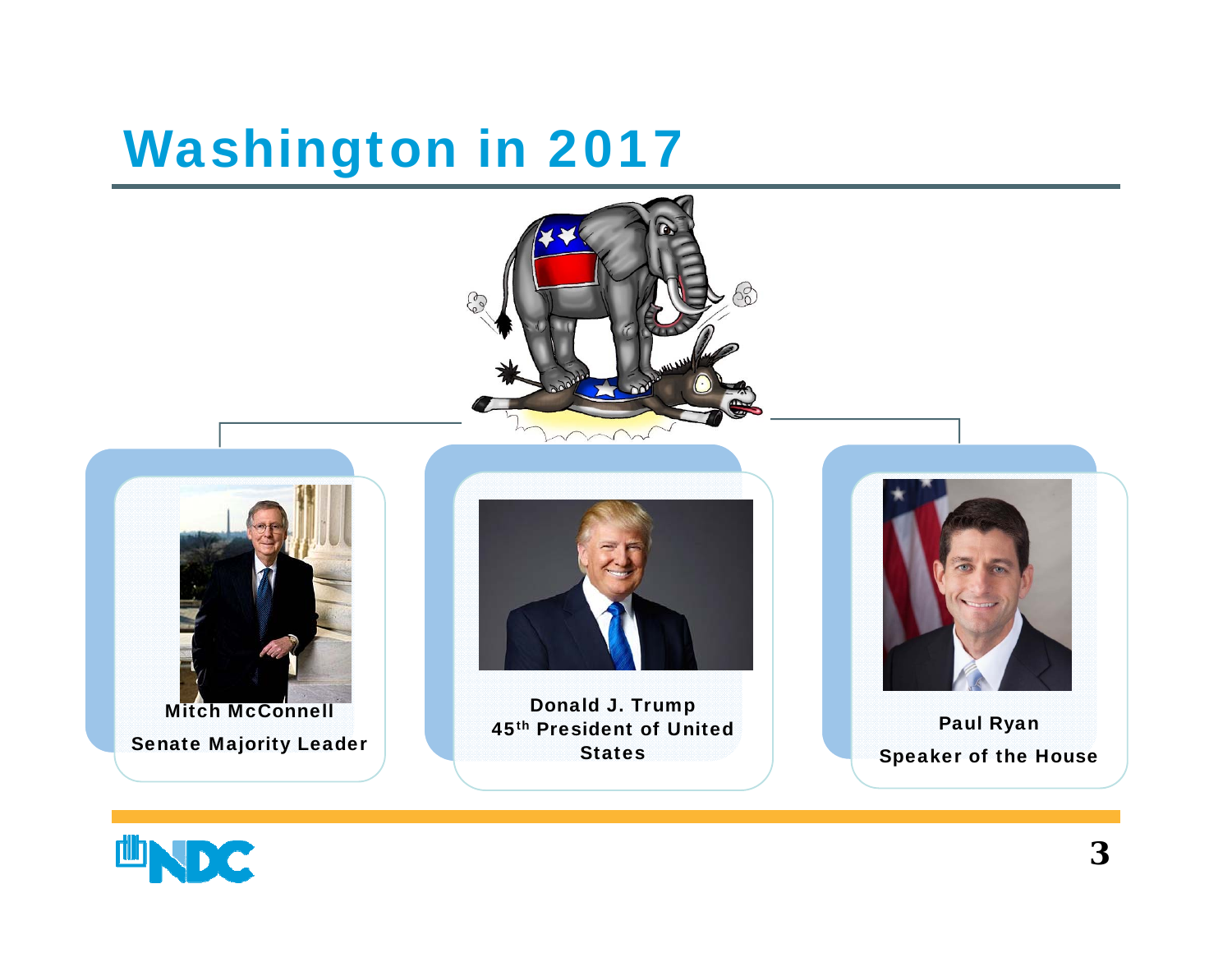### GOP Dominance at all levels of Government



**GOP Governors 34DEM Governors 15**

### **GOP Total Control 25DEM Total Control 5Mixed : 20**

#### **Democrats Have Lost 900 Seats Since 2009**

# of state legislators



Note: Counts are as of January of each year, except June '14 and February '15. Source: National Conference of State Legislatures

PEW RESEARCH CENTER

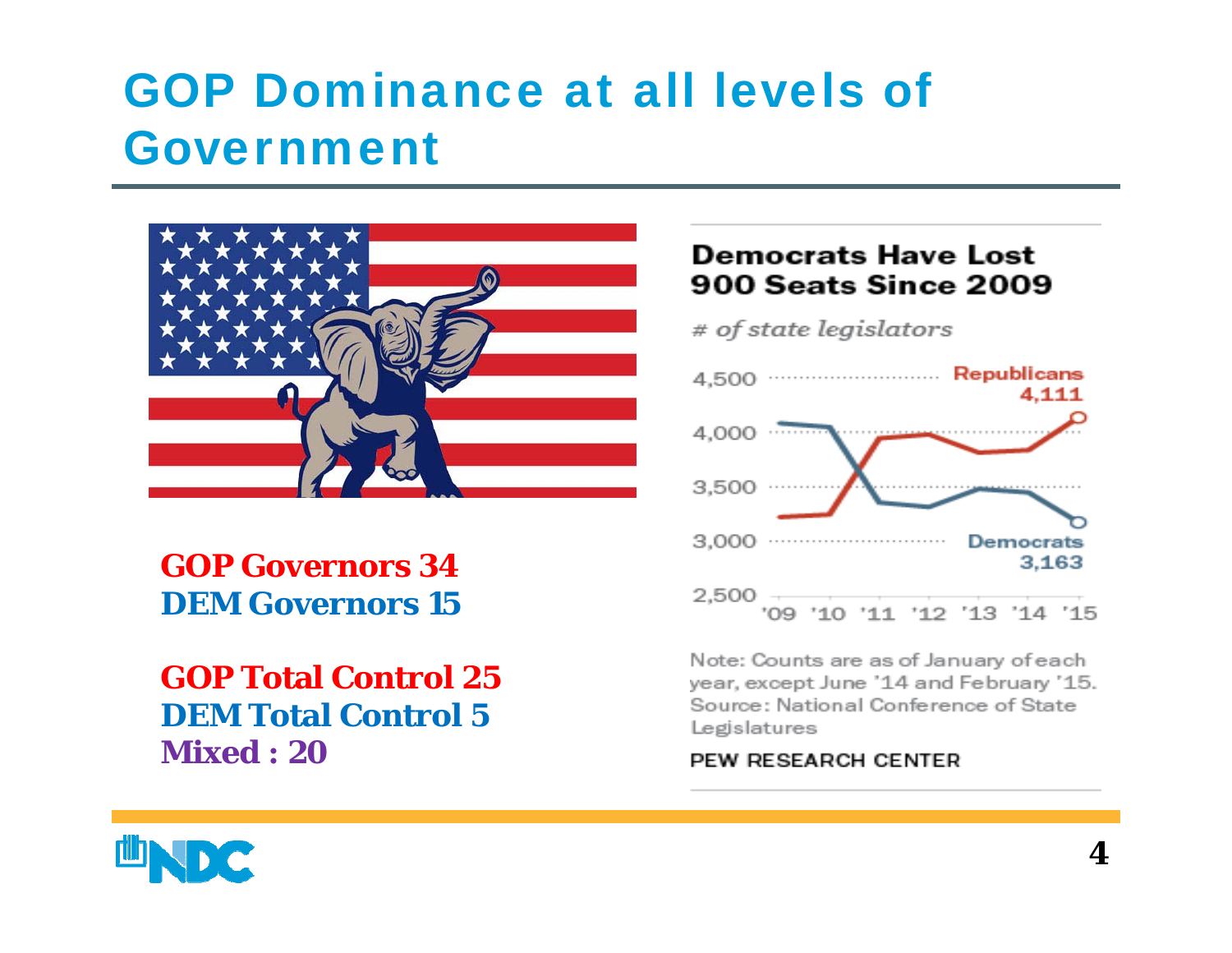## 2016 Electoral Map



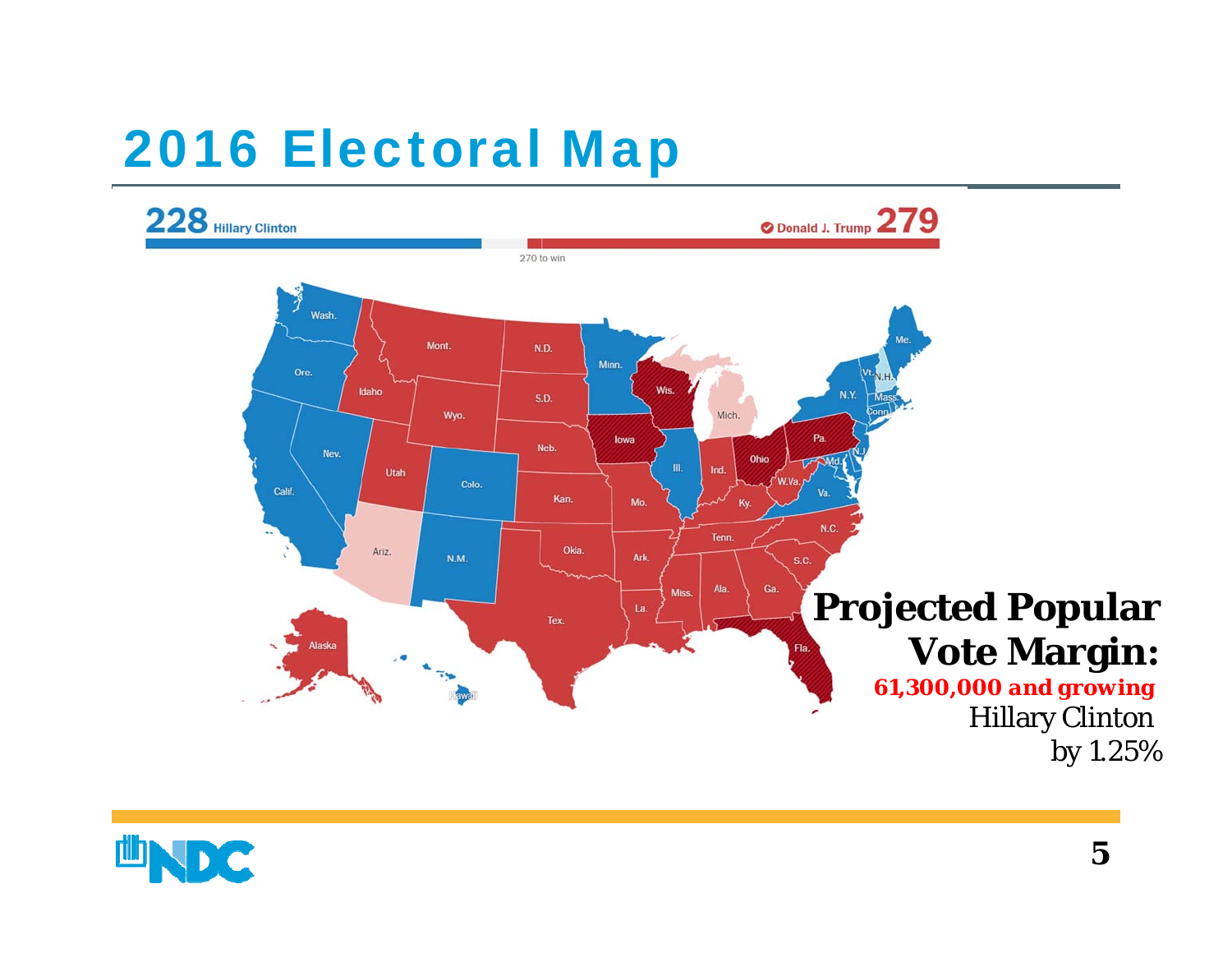### Electoral Maps from Prior 3 cycles





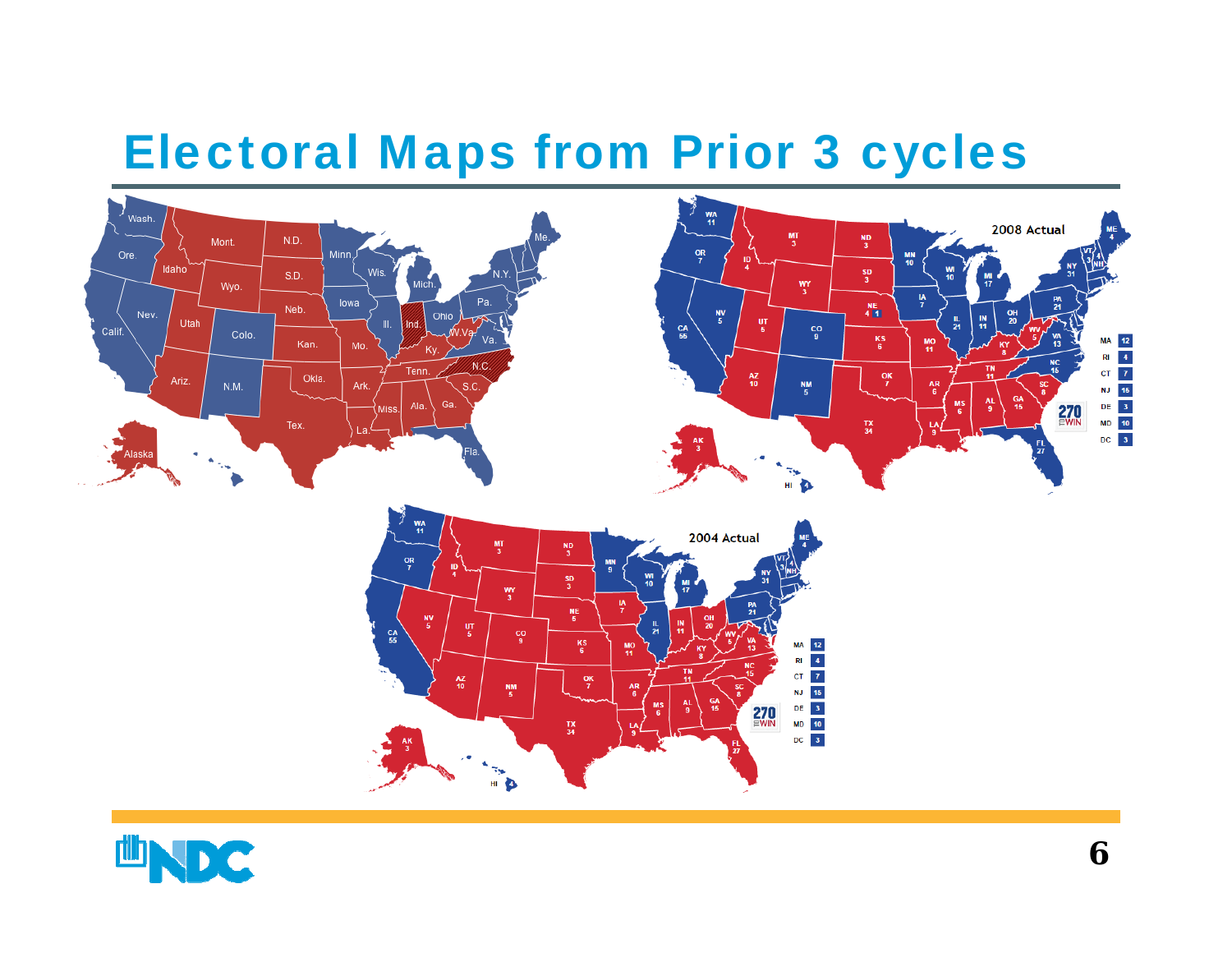## 45<sup>th</sup> President of United States

*Excerpts from President-elect Trump's Victory Speech 11/9/16*

- •"Now it's time for America to bind the wounds of division, have to get *together. To all Republicans and Democrats and independents across* this nation, I say it is time for us to come together as one united people. It's time. I pledge to every citizen of our land that I will be *president for all Americans, and this is so important to me***."**
- • *"great movement made up of millions of hard-working men and* women, who love their country and want a better, brighter future for *themselves and for their families"*
- $\bullet$  *"Working together, we will begin the urgent task of rebuilding our nation and renewing the American dream. Every single American will have the opportunity to realize his or her fullest potential. The* forgotten men and women of our country will be forgotten no longer."

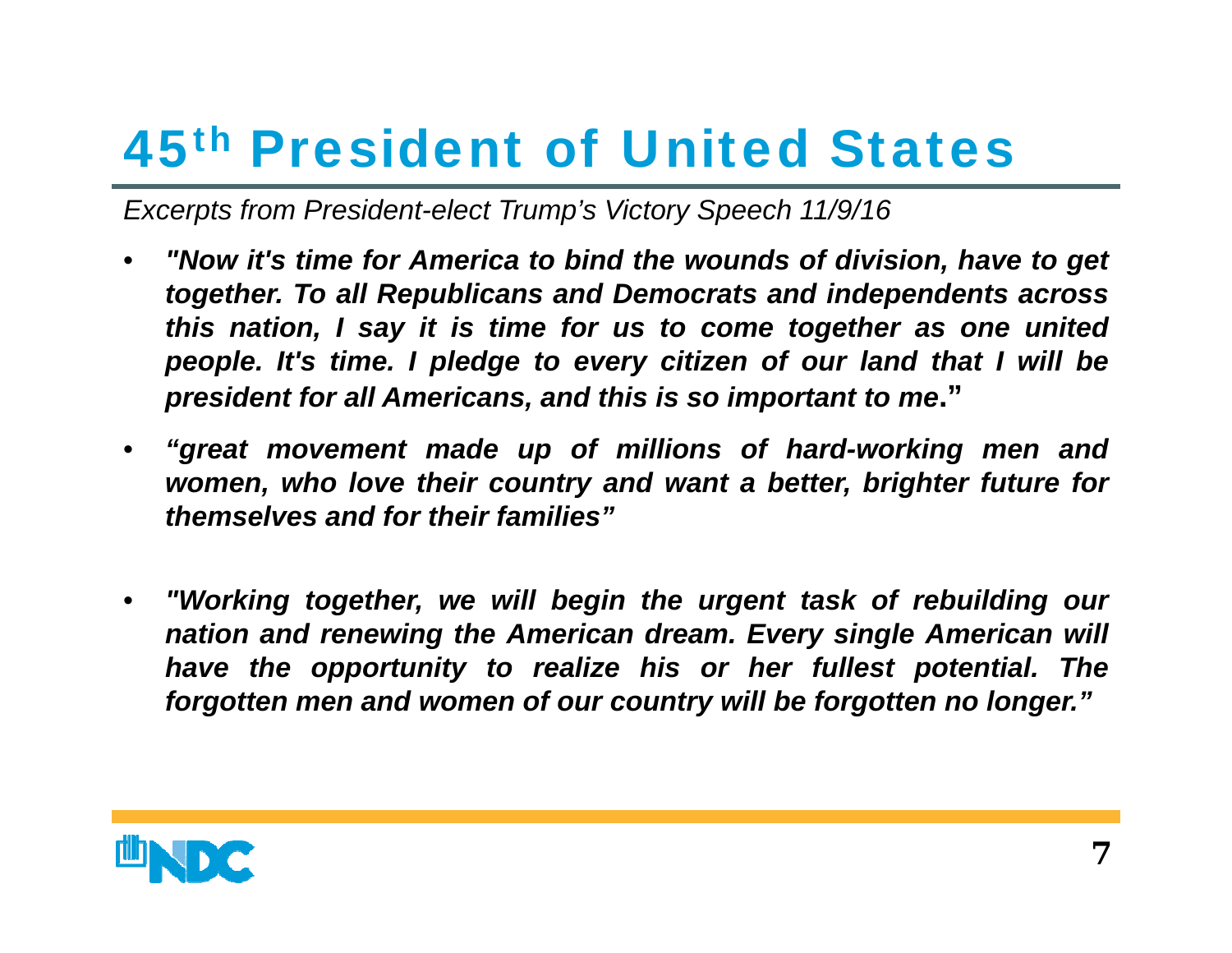## 45th President of United States

*Excerpts from President-elect Trump's Victory Speech 11/9/16*

- •"We are going to fix our inner cities and rebuild our highways, bridges, *tunnels, airports, schools, hospitals. We're going to rebuild our* infrastructure, which will become, by the way, second to none. And we *will put millions of our people to work as we rebuild it."*
- •"For those who have chosen not to support me in the past, of which there were a few people, I'm reaching out to you for your guidance and your help so that we can work together and unify our great country."

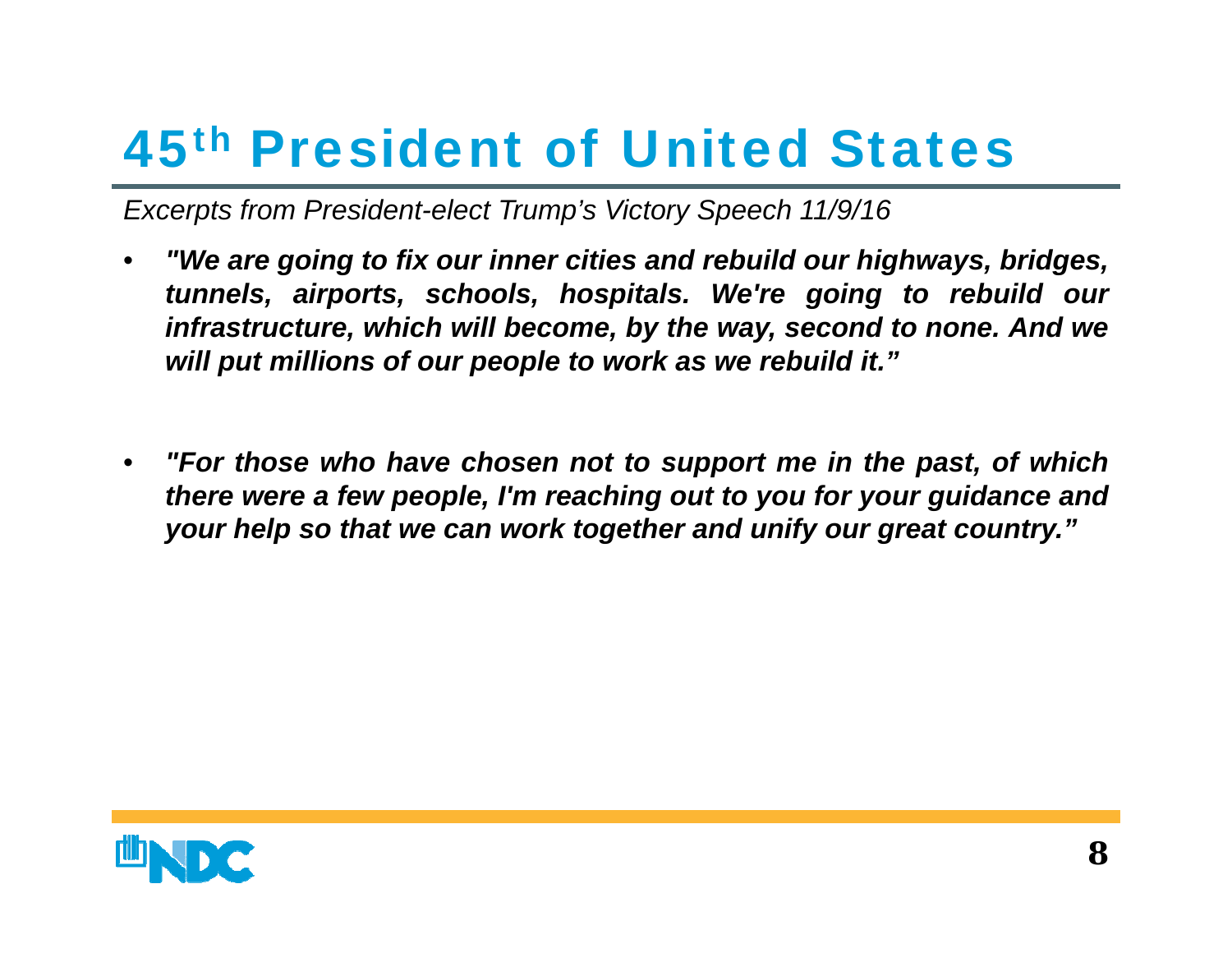### 45<sup>th</sup> President of United States

*Trump Transition Team: Lead by NJ Gov. Chris Christie – the following will lead the efforts on the Agency Level* 

- • **Treasury – David Malpass, ran in NY Senate GOP 2010, Dept. Asst. Sec. of Treasury Ronald Reagan & Dept. Asst. Sec State Bush 41.**
- $\bullet$  **Commerce – Ray Washburne, Dallas based investor and ViceChair Trump Victory Committee**
- $\bullet$  **Indep. Fin. Agencies – Paul Atkins, SEC Commissioner 2002- 2008 Bush 43**
- $\bullet$  **HUD – Pamela Patenaude, HUD Asst. Sec, Comm. Planning and Dev. Bush 43, HUD-WH Liason Reagan - Former Sen. Scott Brown rumored aswell**
- **SBA- Christine Toretti, CEO of S.W. Jack Drilling Co. & RNC Committeewoman**
- **Labor - Steve Hart, Chairman and CEO Williams & Jensen**
- • **DOT- Shirley Ybarra- Former VA Sec of Transportation.**
- • **Agriculture - Michael Torrey, Principal Michael Torrey & Associates, Food & Ag lobbyist**
- •**[www.greatagain.gov](https://www.greatagain.gov/)**
- •**@transition2017**

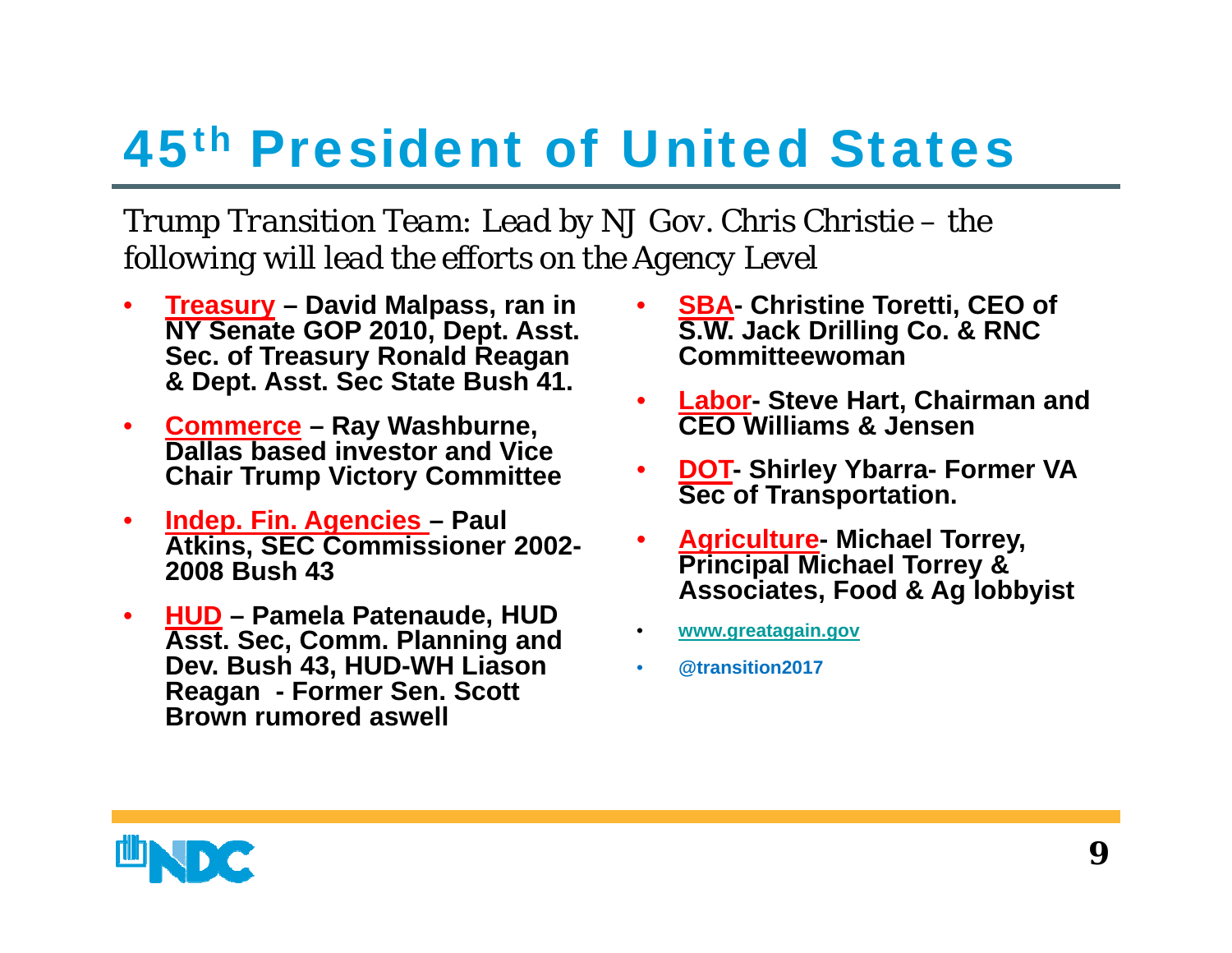# President Trump Day 1 Plan

- **President-elect Trump has both a DAY1 plan and a 100 DAY PLAN.**
- **DAY 1 Plan – January 20th 2017 , 3 Phases**
	- *Clean up corruption and special interest collusion in Washington, D.C.*
	- • *Restore security and the constitutional rule of Law*
	- *Protect domestic workers*

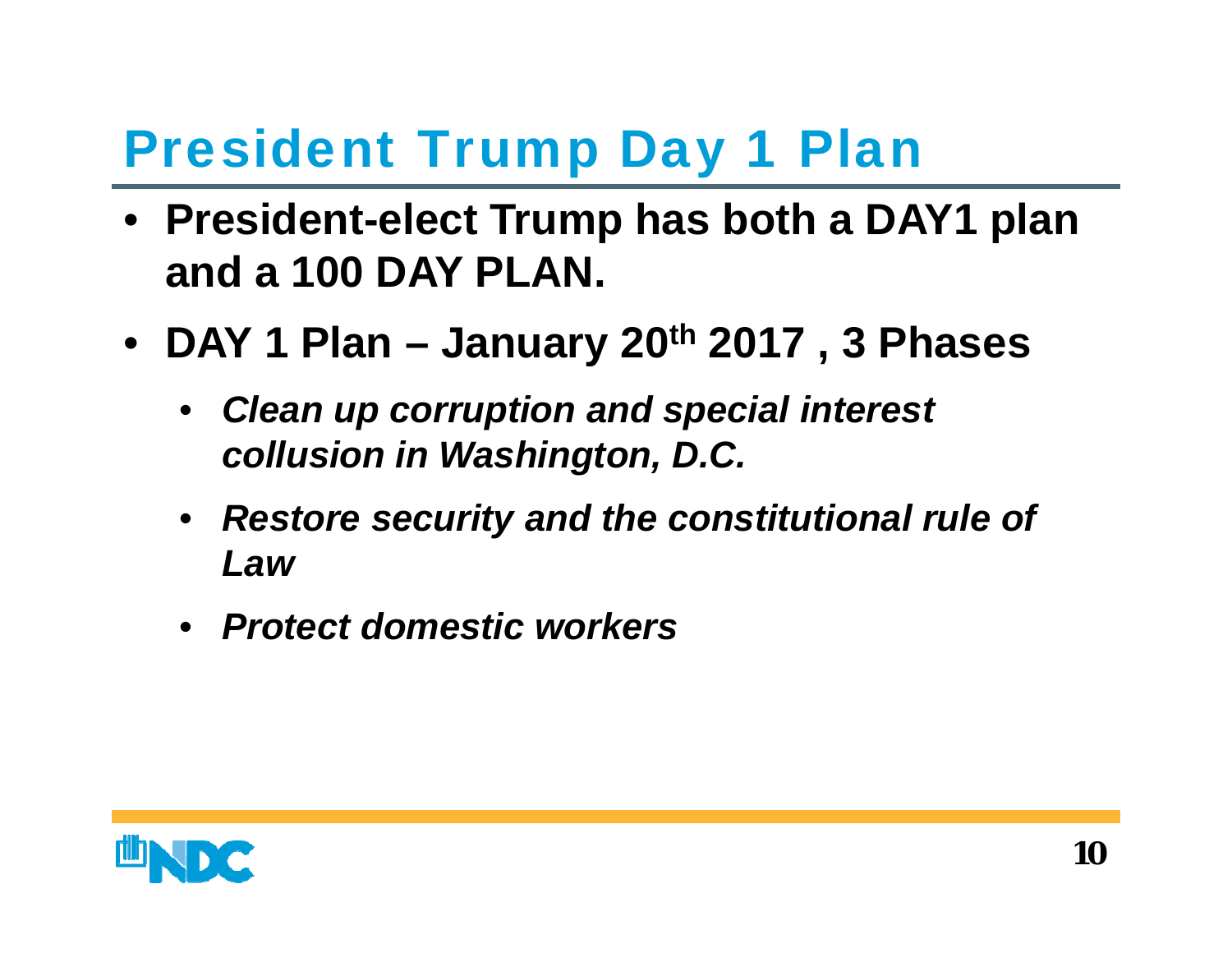# President Trump 100 day Plan

- **Legislative 100 day plan**
- **1. Middle Class Tax Relief And Simplification Act**
- **2. End The Offshoring Act**
- **3. American Energy & Infrastructure Act**
- **4. School Choice And Education Opportunity Act**
- **5. Repeal and Replace Obamacare Act**
- **6. Affordable Childcare and Eldercare Act**
- **7. End Illegal Immigration Act**
- **8. Restoring Community Safety Act**
- **9. Restoring National Security Act**
- **10. Clean up Corruption in Washington Act**

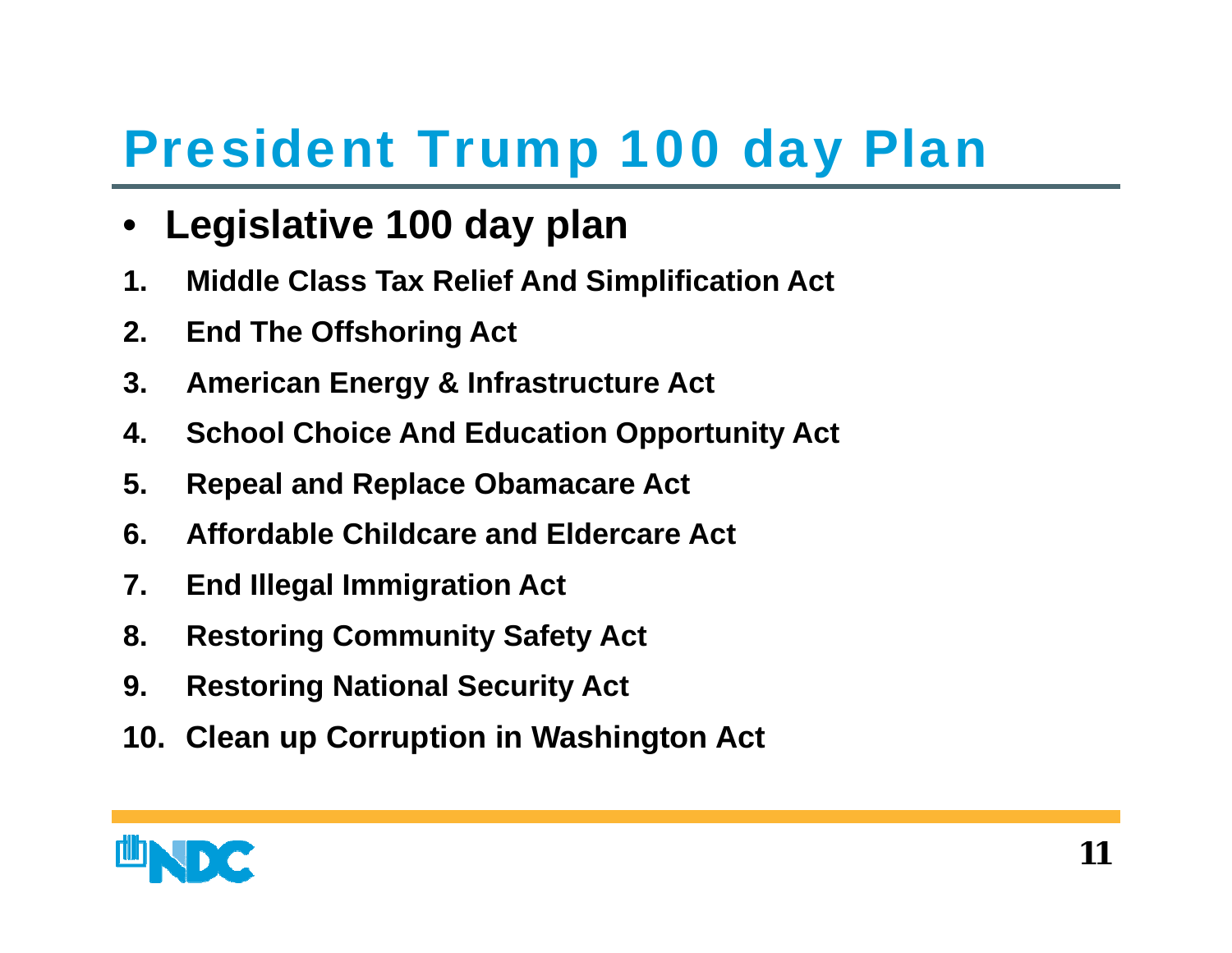### United States Senate of 115<sup>th</sup> Congress



#### **Retiring:**

Barbara Boxer (D-CA) Barbara Mikulski (D-MD) Harry Reid (D-NV) David Vitter (R-LA) Dan Coats (R-IN)

**Defeated:**Mark Kirk (R-IL)

**Newly Elected:**

Tammy Duckworth (D-IL) Chris Van Hollen (D-MD) Catherine Cortez Mastro (D-NV) Todd Young (R-IN) Maggie Hassan (D - NH)

#### **Incumbents Surviving**

Pat Toomey (R-PA) Michael Bennett (D-CO) Roy Blunt (R-MO) Ron Johnson (R-WI) Richard Burr (R-NC) Marco Rubio (R-FL)

#### **Outstanding Races**

LA: John Kennedy (R) and Foster Campbell (D) advance to December run-off election. Kennedy is favored.

**Final Senate Projection: Democrats 48, Republicans 52**

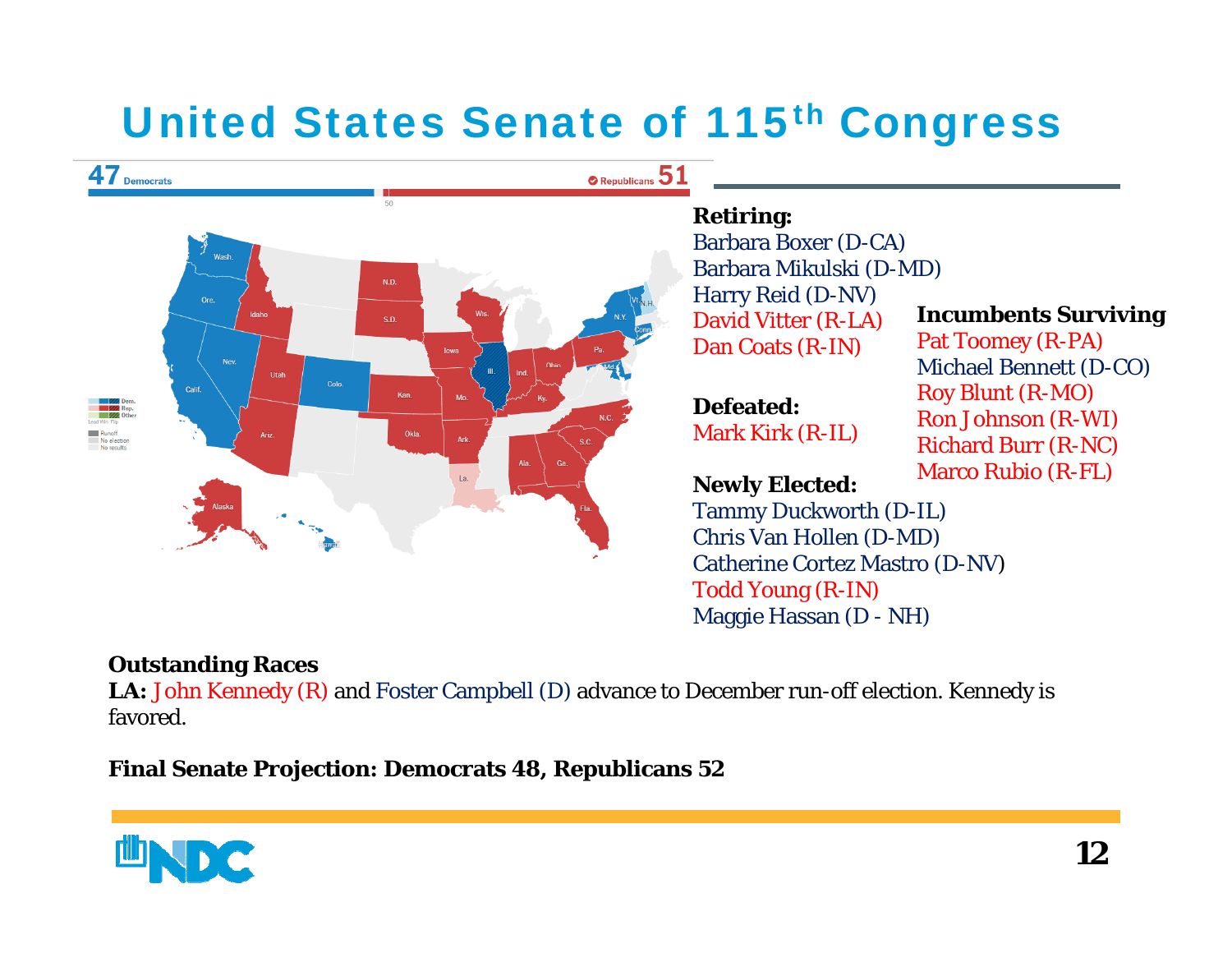## Senate Leadership

• **Republicans Majority:** McConnell (R-Kentucky) is expected to be reelected by the majority of the GOP caucus as Majority leader. Prior to the elections when current Minority Leader Reid announced his intentions to retire at the end of his term, New York Senator Chuck Schumer was already primed to take the helm as the next Democratic leader in the new Congress.





McConnell Schumer

|                                      | <b>Majority Leader</b> | <b>Minority Leader</b>    |
|--------------------------------------|------------------------|---------------------------|
| <b>Current</b>                       | Mitch McConnell(Ky.)   | Harry Reid (Nv)           |
| <b>Republican majority</b> McConnell |                        | <b>Chuck Schumer (NY)</b> |

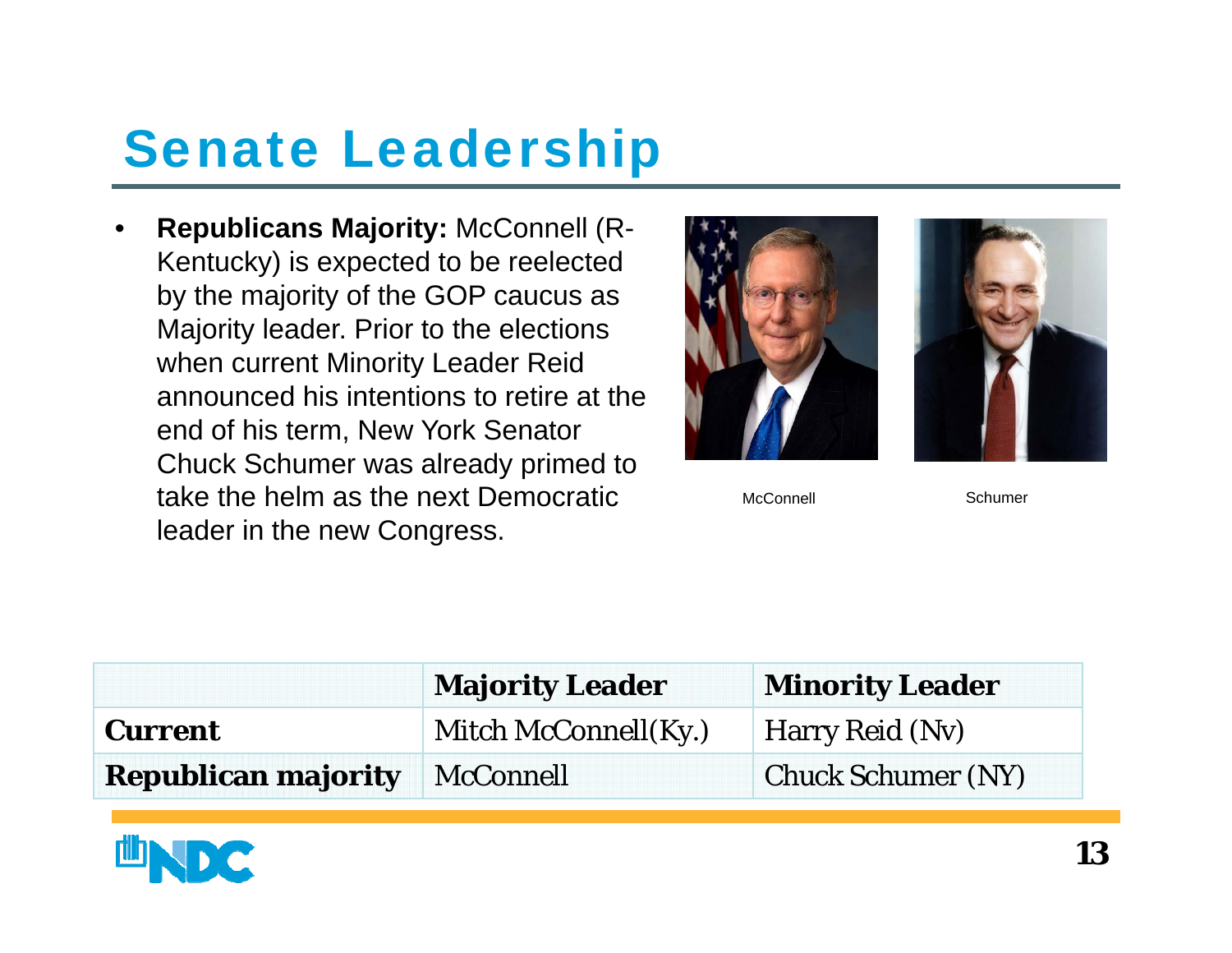## Senate Appropriations Committee

- • **Republicans Majority:** Thad Cochran (R-Miss.) would remain chairman. Patty Murray (D-Wash.) expressed interest in succeeding Barbara Mikulski (D-Md.) as the panel's top Democrat, though she could seek a leadership role. Dick Durbin (D-III.) or another Democrat could also take the position.
- **Other notes:** Murray's move to Appropriations from the Health, Education, Labor & Pensions Committee could have a domino effect on several other committees



Cochran Murray



Durbin

|                                    | <b>Chairman</b>      | <b>Ranking member</b>  |
|------------------------------------|----------------------|------------------------|
| <b>Current</b>                     | Thad Cochran (Miss.) | Barbara Mikulski (Md.) |
| <b>Republican majority</b> Cochran |                      | Patty Murray (Wash.)   |

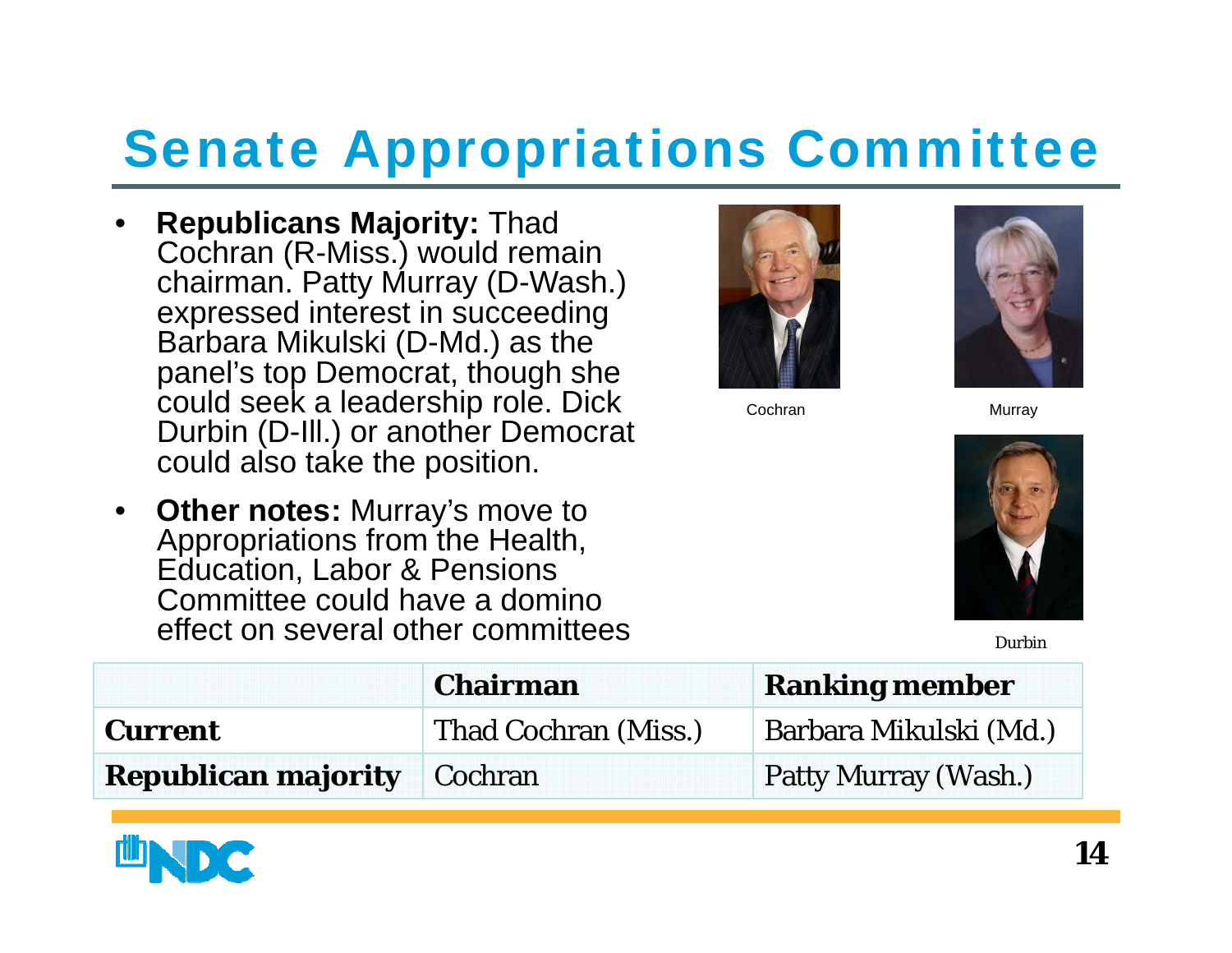### Senate Finance Committee

 $\bullet$ **Republican Majority : Orrin Hatch (R-**Utah) is expected to remain as Chair. Ranking Member Ron Wyden (D-Ore.), who coasted through reelection easily Tuesday would retain his position as well.





Hatch

Wyden

|                                               | <b>Chairman</b>    | <b>Ranking member</b> |
|-----------------------------------------------|--------------------|-----------------------|
| <b>Current</b>                                | Orrin Hatch (Utah) | Ron Wyden (Ore.)      |
| <b>Republican majority</b> Orrin Hatch (Utah) |                    | Ron Wyden (Ore.)      |

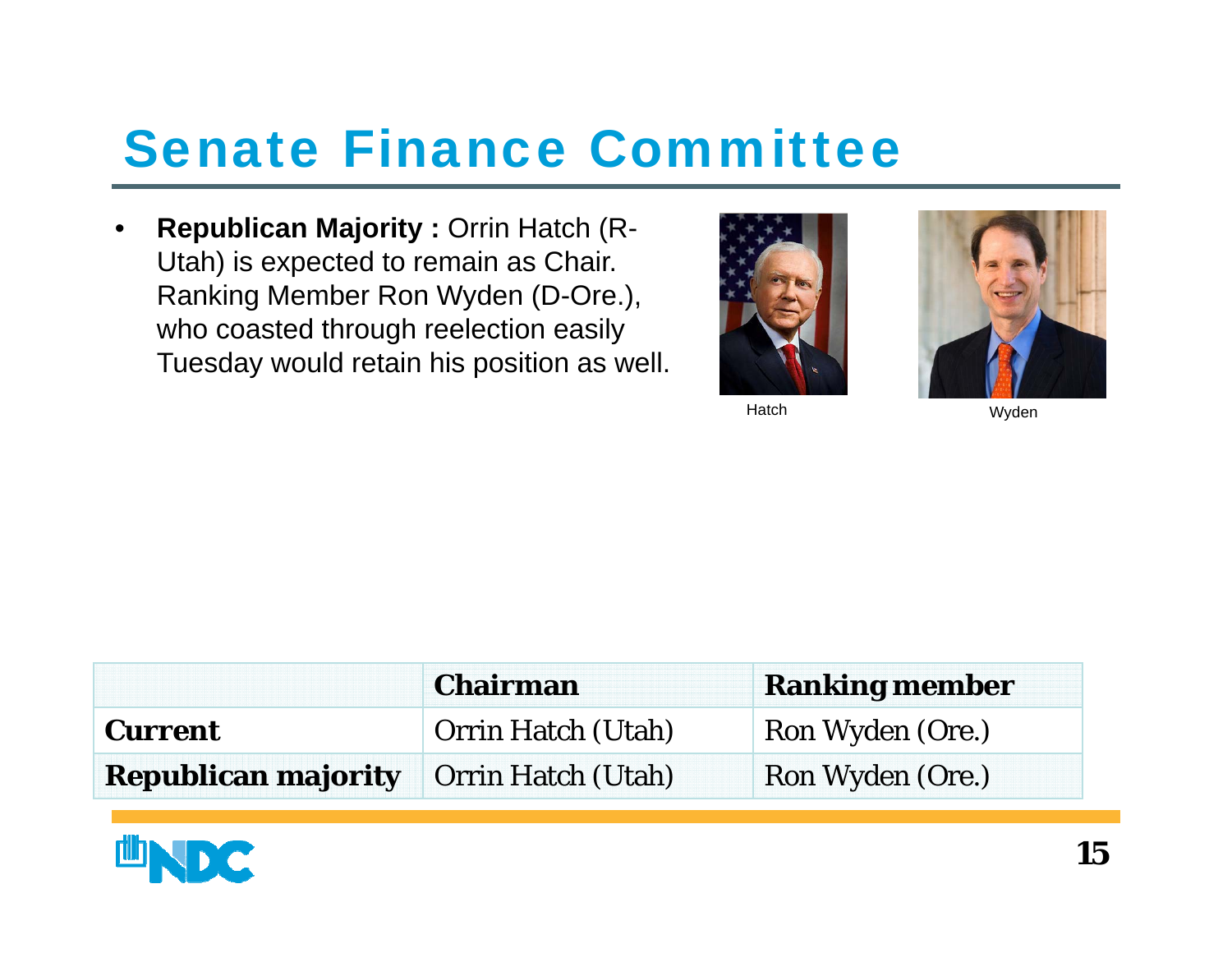### Senate Small Business Committee

- • **Republican Majority :** Jim Risch (R-Idaho) could succeed retiring chairman David Vitter (R-La.). Ranking Member Jeanne Shaheen (D-N.H.) would retain her position, barring changes elsewhere. If Risch moves to a different committee, Marco Rubio (R-Fla.) could be next in line.
- • **Other notes:** Heidi Heitkamp (D-N.D.) could become the top Democrat if Shaheen moves to the Foreign Relations Committee following a Ben Cardin (D-Md.) shift to Environment & Public Works.





Risch Shaheen



Rubio



Heitkamp

|                            | <b>Chairman</b>    | <b>Ranking member</b> |
|----------------------------|--------------------|-----------------------|
| <b>Current</b>             | David Vitter (La.) | Jeanne Shaheen (N.H.) |
| <b>Republican majority</b> | Jim Risch (Idaho)  | <b>Shaheen</b>        |

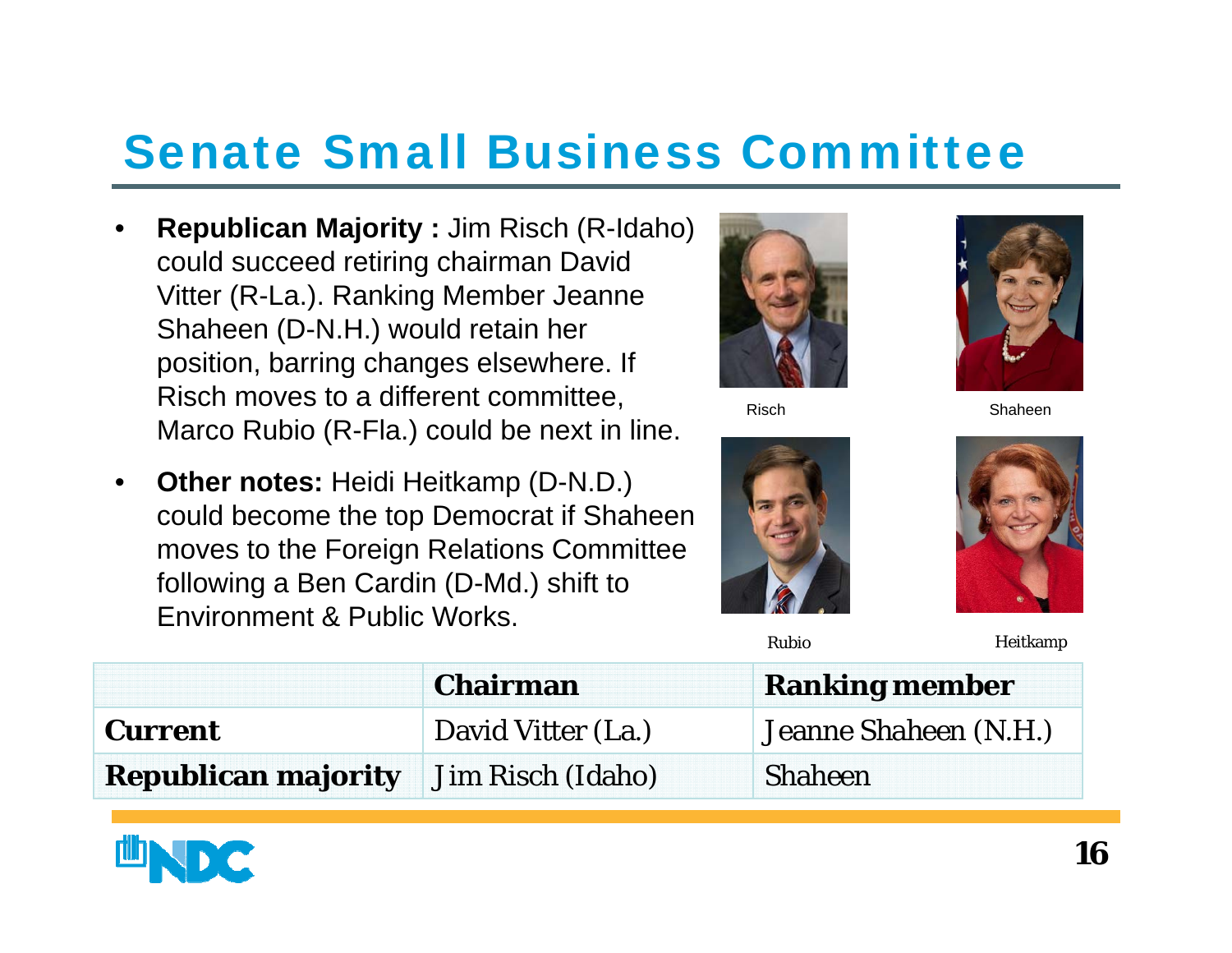### Senate Banking, Housing & Urban Affairs Committee

• **Republican Majority :** Mike Crapo (R-Idaho) is next in line to become chairman, because Richard Shelby (R-Ala.) is termlimited. Sherrod Brown (D-Ohio) would probably continue serving as the panel's top Democrat.





Crapo Brown

|                            | <b>Chairman</b>              | <b>Ranking member</b>       |
|----------------------------|------------------------------|-----------------------------|
| <b>Current</b>             | <b>Richard Shelby (Ala.)</b> | <b>Sherrod Brown (Ohio)</b> |
| <b>Republican majority</b> | <b>Mike Crapo (Idaho)</b>    | <b>Brown</b>                |

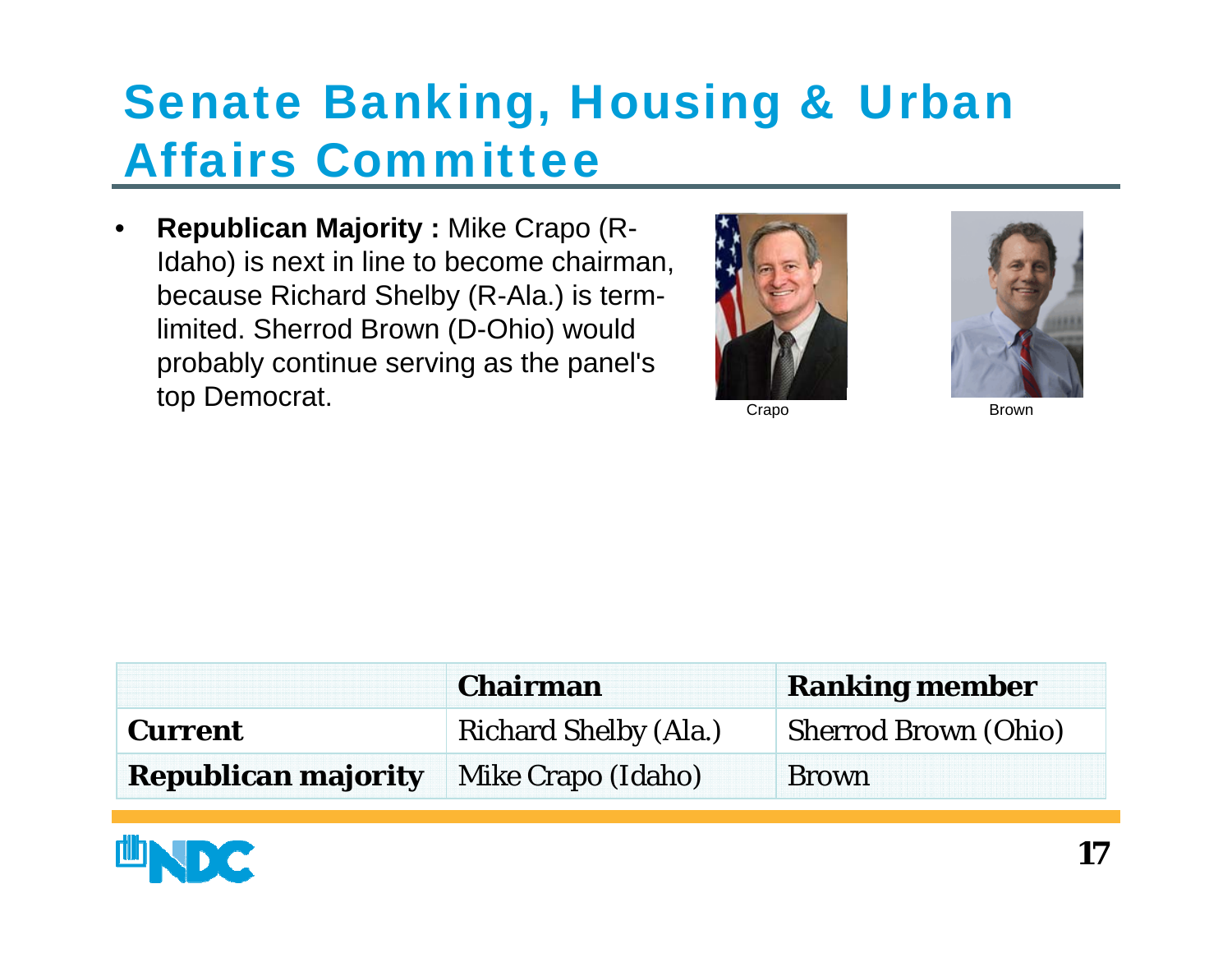### U.S. House of Representatives 115th **Congress**



House Projections: Democrats Pickup 7 however Republicans hold on to majority .

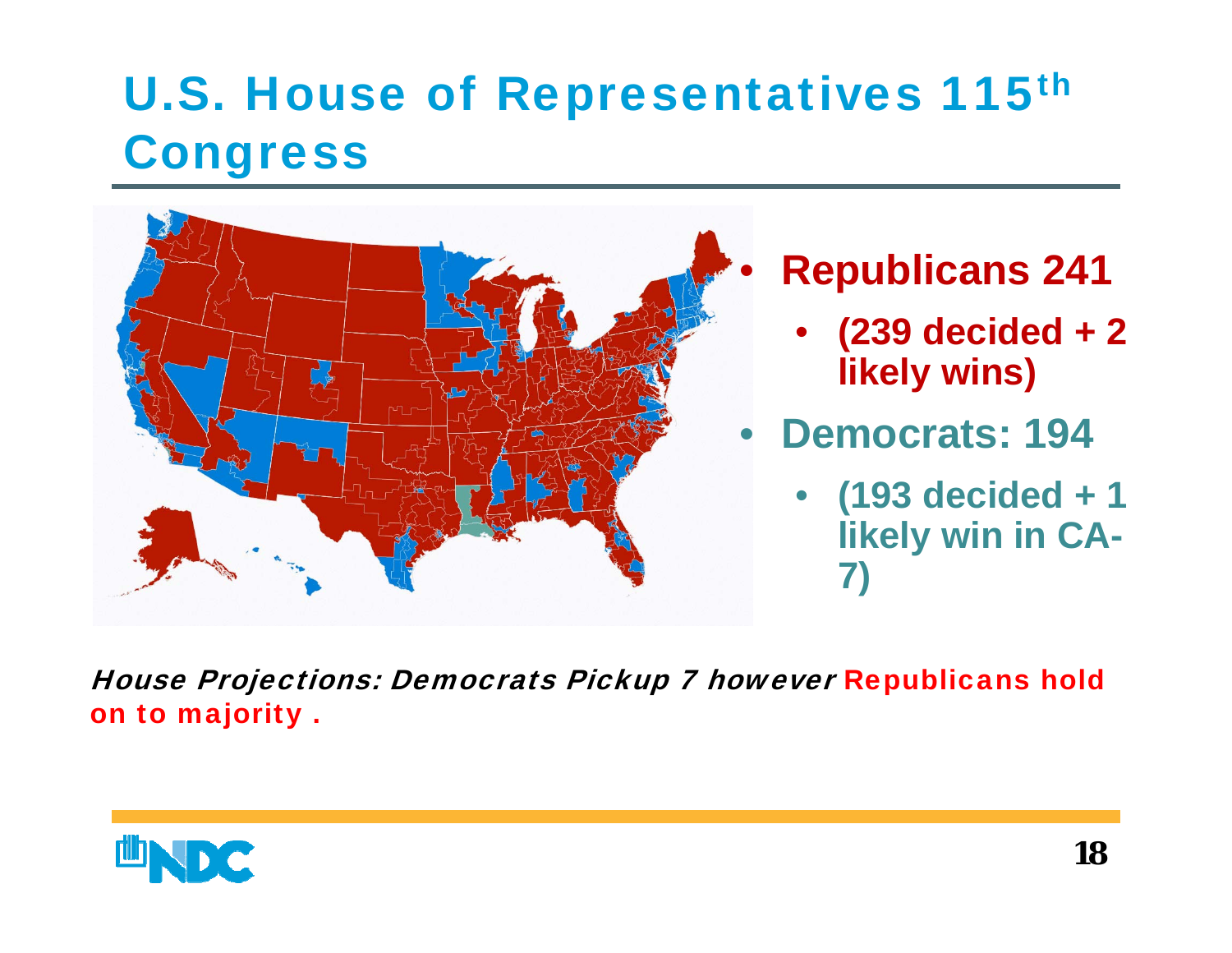## House Leadership

• **Republicans Majority:** The only sure bet going into Tuesday was that the House of Representatives would remain in GOP control. Nancy Pelosi will undoubtedly be reelected as the leader of the Democratic caucus. However question exist whether the Speaker's gavel will continue to reside with Paul Ryan – who has had a contentious relationship with now President-elect Trump and who's own members (HFC) might prevent him from garnering the votes needed for election. Leadership elections will take place Nov. 15th.



Ryan **Pelosi** 

|                                     | <b>Speaker of the House Minority Leader</b> |                    |
|-------------------------------------|---------------------------------------------|--------------------|
| <b>Current</b>                      | Paul Ryan (Wis.)                            | Nancy Pelosi (Ca.) |
| <b>Republican majority</b> Ryan ??? |                                             | Nancy Pelosi (Ca.) |

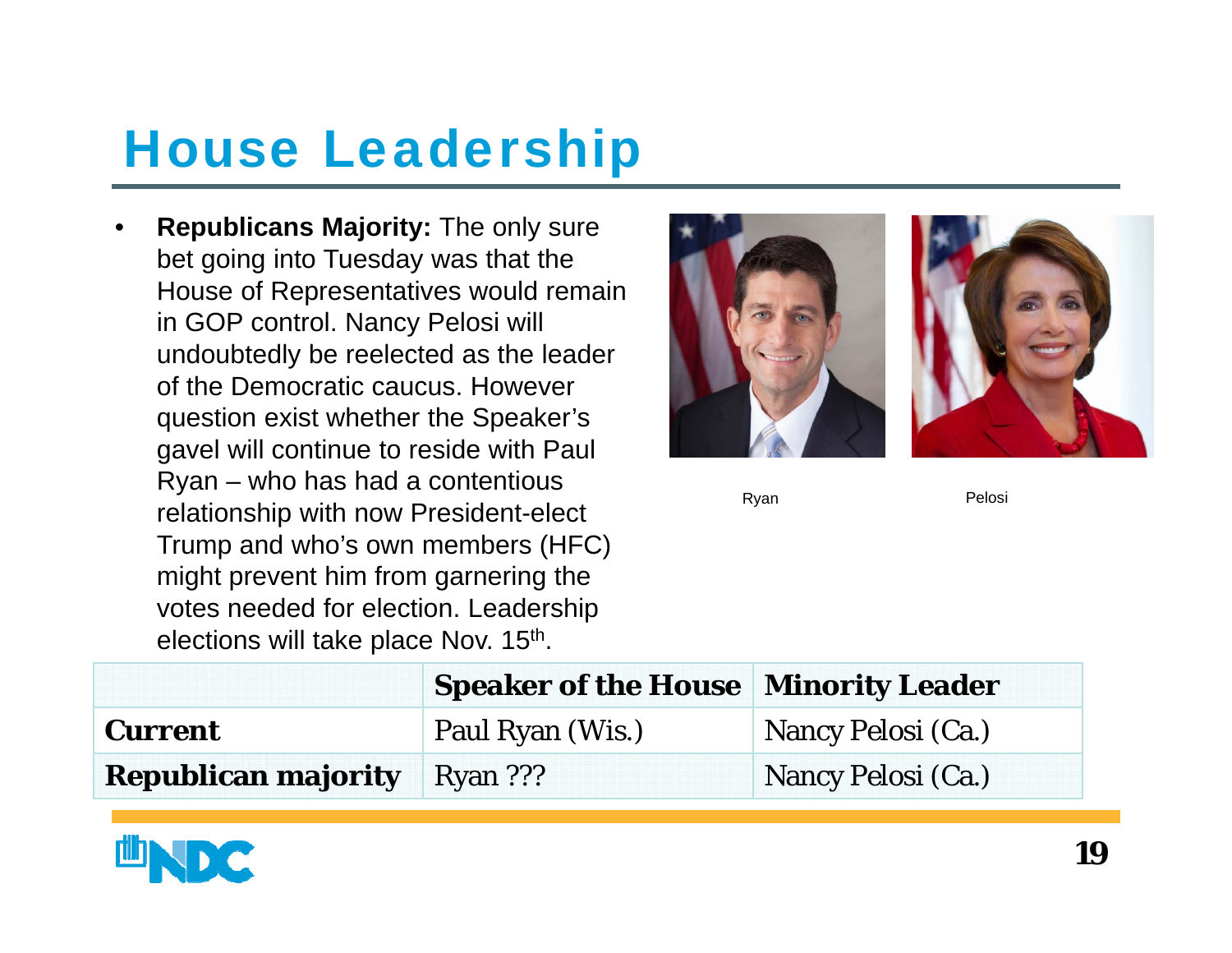## House Appropriations Committee

• **Republicans:** Hal Rogers (R-Ky.) is term limited and will seek the top spot on the panel's Defense Subcommittee. He'll probably be succeeded by current Defense Subcommittee Chairman Rodney Frelinghuysen (R-N.J.) or Ag-FDA Subcommittee Chairman Robert Aderholt (R-Ala.).





Frelinghuysen Lowey

 $\bullet$  **Democrats:** Nita Lowey (D-N.Y.) will probably retain her position as ranking member.

> **Other notes:** Rogers would face off against Kay Granger

•(R-Texas) for the Defense Subcommittee.



Aderholt

|                       | Republican chairman                                      | <b>Ranking Democrat</b> |
|-----------------------|----------------------------------------------------------|-------------------------|
| <b>Current</b>        | Hal Rogers (Ky.)                                         | Nita Lowey (N.Y.)       |
| <b>115th Congress</b> | Rodney Frelinghuysen (N.J.)<br>or Robert Aderholt (Ala.) | Lowey                   |

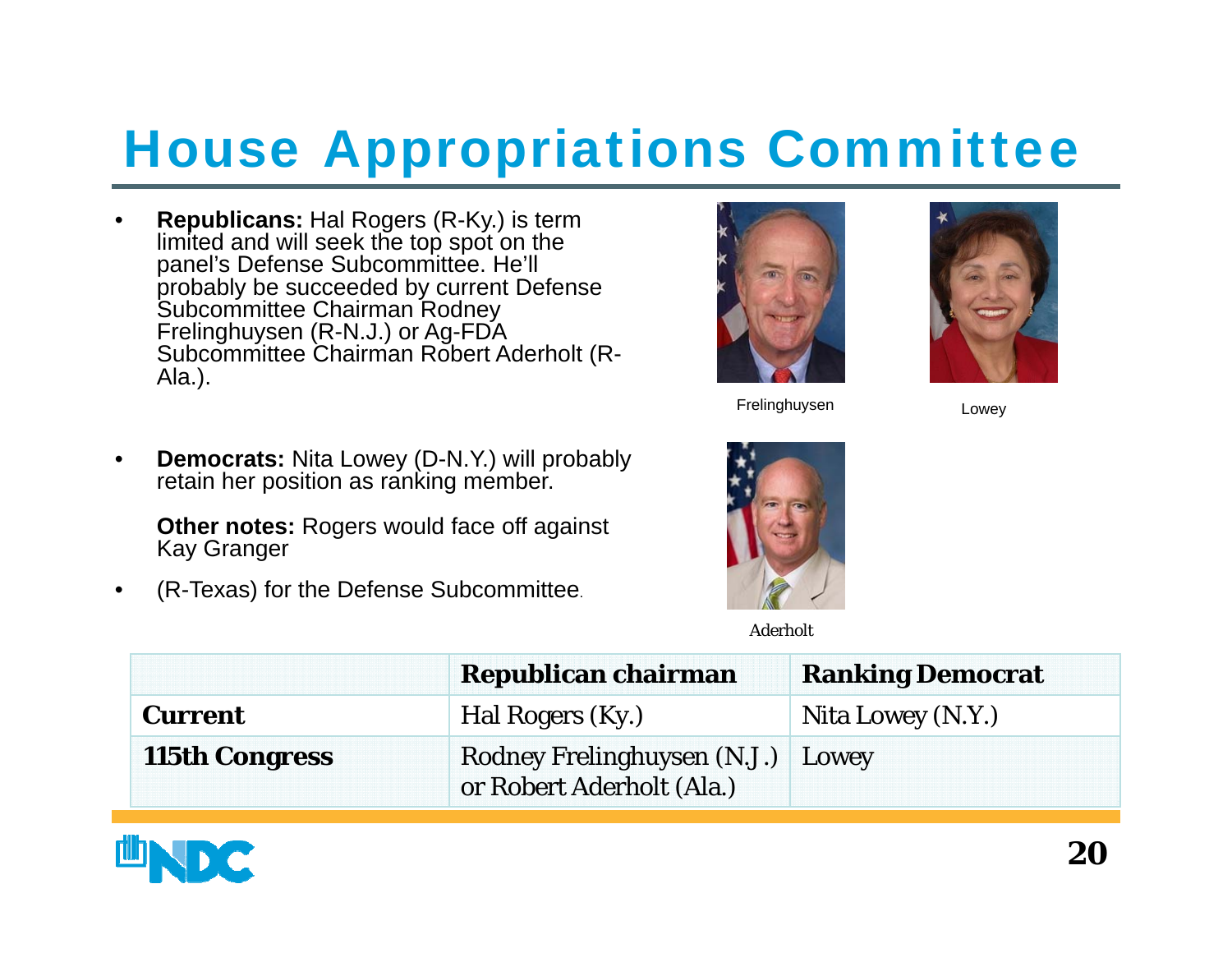### House Committees with NO likely Changes

| <b>Committee</b>                         | <b>Republican</b>              | <b>Ranking Democrat</b>        |
|------------------------------------------|--------------------------------|--------------------------------|
|                                          | chairman                       |                                |
| Agriculture                              | <b>Michael Conaway (Texas)</b> | <b>Collin Peterson (Minn.)</b> |
| <b>Armed Services</b>                    | Mac Thornberry (Texas)         | Adam Smith (Wash.)             |
| <b>Ethics</b>                            | <b>Charlie Dent (Pa.)</b>      | Linda Sánchez (Calif.)*        |
| <b>Financial Services</b>                | Jeb Hensarling<br>(Texas)      | <b>Maxine Waters (Calif.)</b>  |
| <b>Foreign Affairs</b>                   | Ed Royce (Calif.)              | Eliot Engel (N.Y.)             |
| <b>Homeland Security</b>                 | <b>Michael McCaul (Texas)</b>  | Bennie G. Thompson (Miss.)     |
| Intelligence                             | Devin Nunes (Calif.)           | Adam Schiff (Calif.)           |
| Judiciary                                | <b>Bob Goodlatte (Va.)</b>     | John Conyers (Mich.)           |
| <b>Natural Resources</b>                 | Rob Bishop (Utah)              | Raúl Grijalva (Ariz.)          |
| <b>Oversight &amp; Government Reform</b> | Jason Chaffetz (Utah)          | Elijah Cummings (Md.)          |
| <b>Rules</b>                             | <b>Pete Sessions (Texas)</b>   | Louise Slaughter (N.Y.)        |
| <b>Science, Space &amp; Technology</b>   | Lamar Smith (Texas)            | Eddie Bernice Johnson (Texas)  |
| <b>Small Business</b>                    | <b>Steve Chabot (Ohio)</b>     | <i>Nydia Velázquez (N.Y.)</i>  |
| <i><b>Ways &amp; Means</b></i>           | <b>Kevin Brady (Texas)</b>     | <b>Sander Levin (Mich.)</b>    |

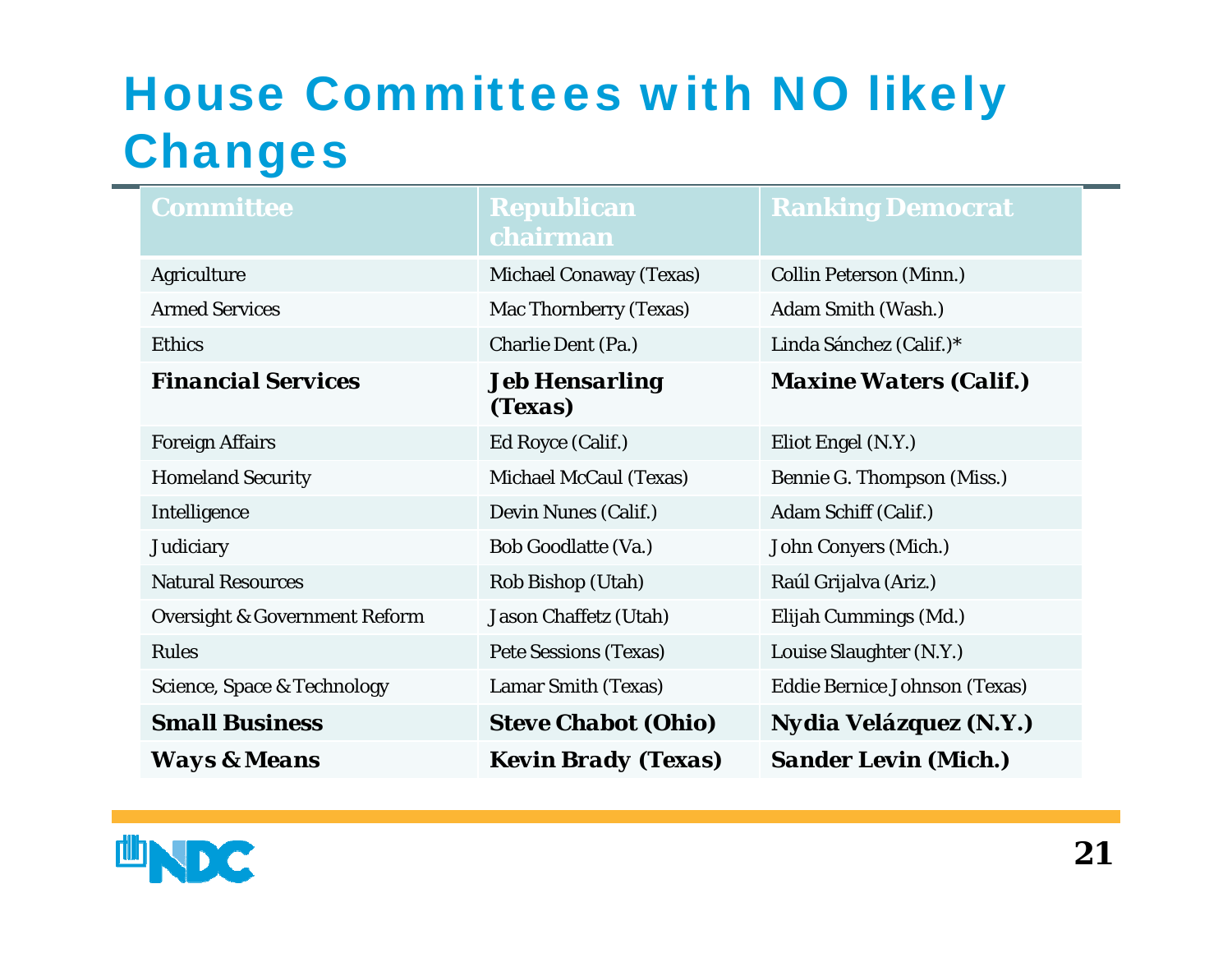### Question & Answers